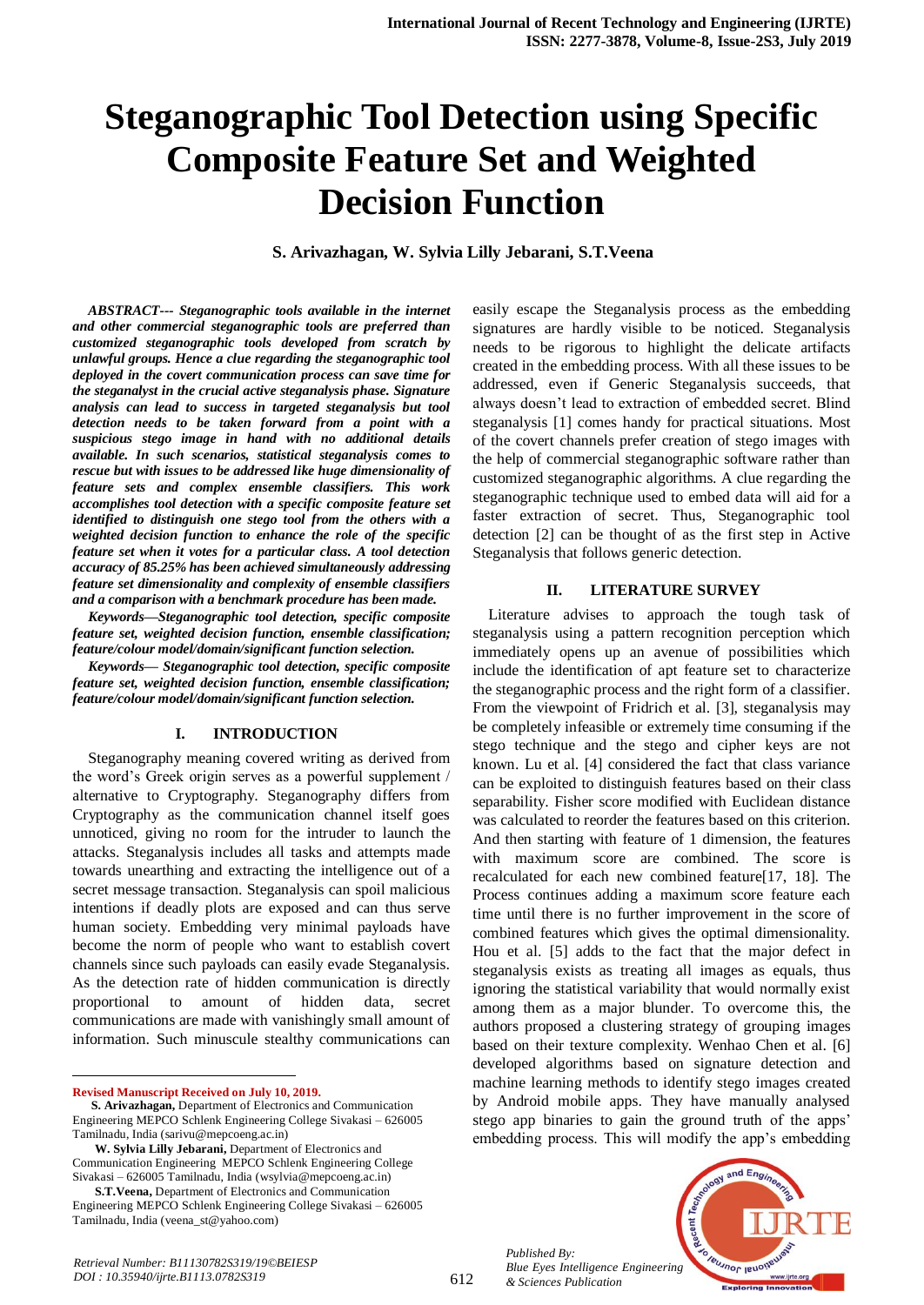### **STEGANOGRAPHIC TOOL DETECTION USING SPECIFIC COMPOSITE FEATURE SET AND WEIGHTED DECISION FUNCTION**

function so that it accepts "empty payloads," in which case the produced stego image is equivalent to the cover image, or add a new function to the stego app that can take the preembedding clean image data as input, and produce an image that has the same encoding or compression format as the stego image. Ben Li et al [7] developed steganalytic cooccurrence features using an operator called thresholded local binary pattern. Their proposed TLBP features achieve good steganalytic performance under various conditions.

This work attempts Steganographic tool detection with the help of varied feature sets computed from different colour models and domains on a demanding database of stego images which hide meagre payloads. The tool detection process will be very difficult always as the meagre payloads vanish in a frame of pixels. With the proposed frame work, decent tool detection accuracy has been achieved to surpass SPAM features, a benchmark feature set in the steganalysis arena[16].

#### **III. PROPOSED TOOL DETECTION STEGANALYTIC SYSTEM**

The proposed steganographic tool detection system follows the Generic Steganalysis phase, an important process in active steganalysis which determines the success of subsequent processes like embedding location and data estimation which will lead to extraction of secret. The tool detector performs feature selection, colour model selection and domain selection for extraction of features and frames a composite feature set. The composite feature set is optimized by fixing the size of the fraction to be extracted from the entire feature space. The WEKA data mining tool has been used for classification of the steganographic tools. The WEKA SMO classifier is by default a binary classifier and many instances of such classifiers with every instance trained with one tool have been combined together in one against one fashion to realize a multi class classifier. This SMO multi class classifier in ensemble form has been employed to differentiate among the eight steganographic tools which have made use of in the creation of database. A weighted decision function combines the results of individual classifiers and declares the tool employed in the steganographic process.

Fig. 1 shows the different processes involved in the proposed steganalytic system. From the database created, 80% of stego images created using different tools have been used for training the Steganalyzer to perform tool detection. The images are subjected to feature extraction. Feature sets are used individually first and then combined as a composite feature set for improvement in classification rate. Feature sets thus framed are stored in the Features Library which completes the learning phase. In the testing phase, the

remaining 20% unseen data are subjected to the same set and sequence of processes. The features extracted from the test data are compared with the features stored in the Features Library for a decision. The SMO multi-class classifier has been made use of for all the tool detection approaches in one against one fashion. As the final approach involved specific feature sets and a weighted decision function which magnified the complexity of the process, the 'Multi Classifier', a multi class classifier of WEKA has been used with its default settings of ensemble configuration, one against all approach and classification by logistic regression. The algorithm used for the detection of the employed Steganographic tools is discussed in the following section.

# *A. Algorithm for Steganographic Tool detection – Training Phase*

Experimentation has been carried out with feature sets individually employed as well as a composite / specific feature set with WEKA classifiers. The following algorithm has been implemented to identify the tools and the algorithm consists of two common phases, training phase and testing phase.

The steps involved in Training phase are as follows:

- Read random pairs of stego images created with two different tools at one instance.
- Represent them with eight different colour models like Gray, RGB , HSV, YCbCr, CMY, YIQ, I1-I2-I3, L\*a\*b\*.
- Select the best colour models, features and the domain of extraction.
- Extract the selected features from selected colour models in the selected domain.
- Select the optimum dimensionality for the feature set.
- Frame the composite / specific feature set.
- Store them in a feature library.
- Repeat steps  $(i)$   $(vi)$  for all tools / possible combinations of tool pairs.
- Train SMO multi class classifier / 'Multi classifier' with the relevant feature set. Save the trained model.

*B. Algorithm for Steganographic Tool detection – Testing Phase*

- Read unseen stego images.
- Represent them with selected colour models.
- Extract the same feature set used in training.
- Test the features against the trained model.
- Classify the result as one of the tools used in creating the stego image.



*Published By:*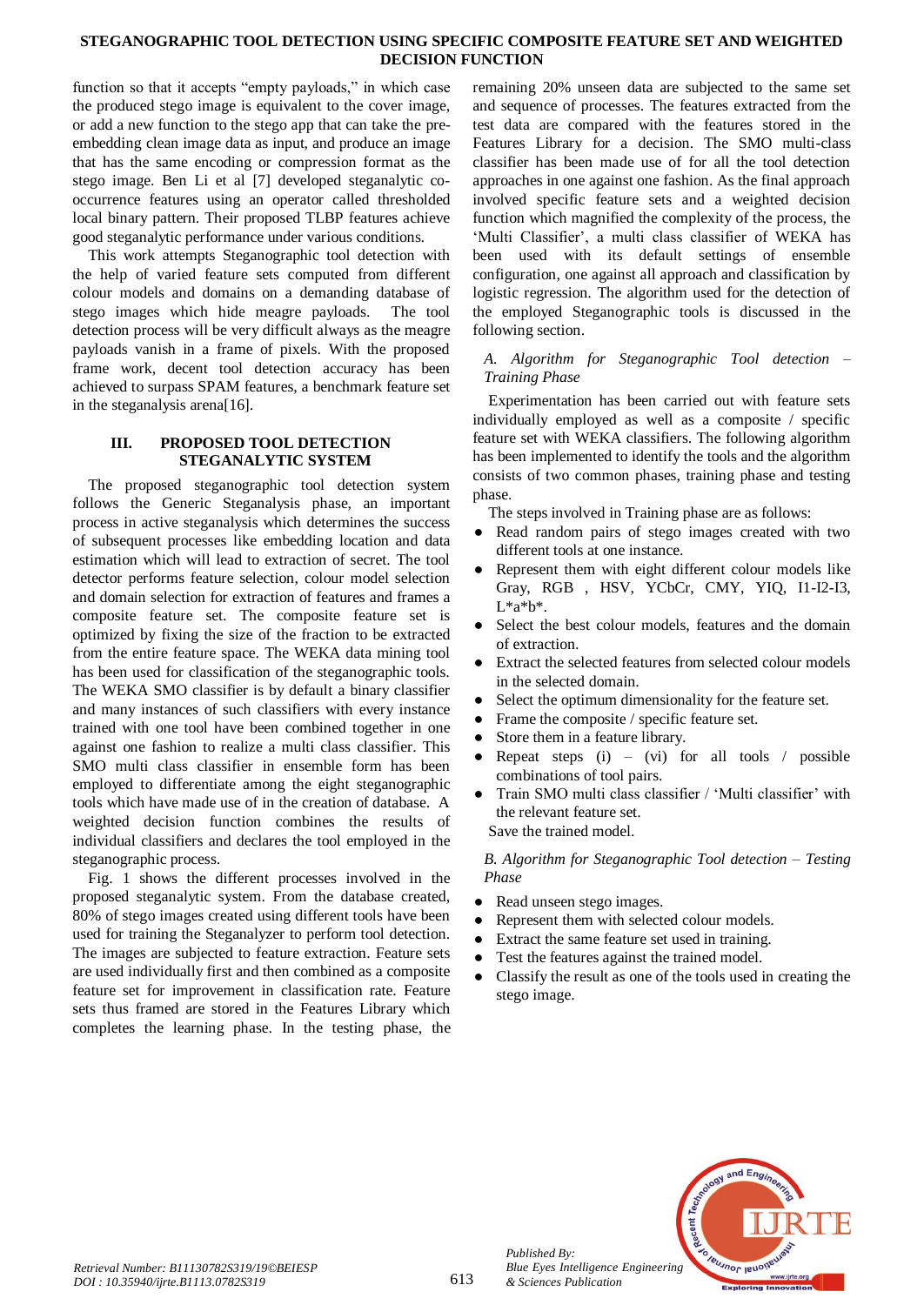

#### **Fig.1. Block diagram of proposed tool detection steganalyzer**

#### **IV. EXPERIMENTAL RESULTS AND DISCUSSIONS**

Phase two of the Steganalysis process involves the detection of the Steganographic software which is a critical component of active steganalysis. Tool detection process has been attempted with individual features screened by F-Score, composite / concatenated feature sets and then with specific feature sets. Steganographic Algorithm Detection was performed on the same challenging database over which Generic Steganalysis had been done  $([8], [9], [10],$  and  $[11]$ ). In an effort to identify the right approach which exactly characterizes the embedding process, various combinations of features have been used. Table 1 gives the feature sub-models that have been exploited from literature survey ([12]-[15]) along with its dimensionality.

**Table 1. Feature sub-models employed**

|                         | таріє 1. теапіте sub-models етрюуец |                       |
|-------------------------|-------------------------------------|-----------------------|
| S.No                    | <b>Feature Set</b>                  | <b>Dimensionality</b> |
| 1                       | Cm1Ch1SpSt[1-6]                     | 6                     |
| $\overline{\mathbf{c}}$ | $Cm1Ch1SpCo[1-6]$                   | 6                     |
| 3                       | Cm1Ch1SpRePeSt[1-6]                 | 6                     |
| $\overline{4}$          | Cm1Ch1SpRePeCo[1-6]                 | 6                     |
| 5                       | Cm1Ch1Wav[1-3]St[1-6]               | 72                    |
| 6                       | Cm1Ch1Wav[1-3]Co[1-6]               | 72                    |
| 7                       | $Cm1Ch1Bp1St[1-6]$                  | 6                     |
| 8                       | $Cm1Ch1Bp1Co[1-6]$                  | 6                     |
| 9                       | Cm1Ch1SpRlH10St[1-3]                | 3                     |
| 10                      | Cm1Ch1SpRlH11St[1-3]                | 3                     |
| 11                      | Cm1Ch1SpRlH20St[1-3]                | 3                     |
| 12                      | Cm1Ch1SpRIH21St[1-3]                | 3                     |
| 13                      | Cm1Ch1SpRIV10St[1-3]                | 3                     |
| 14                      | Cm1Ch1SpRIV11St[1-3]                | 3                     |
| 15                      | Cm1Ch1SpRlV20St[1-3]                | 3                     |
| 16                      | Cm1Ch1SpRIV21St[1-3]                | 3                     |
| 17                      | Cm1Ch1WayCorr                       | 204                   |
| 18                      | Cm1Ch1WavFGP                        | 16                    |
| 19                      | Cm1Ch1WavFID                        | 33                    |
| 20                      | Cm1Ch1SpReNoise                     | 12                    |
| 21                      | Cm1Ch1SpMCF                         | 3                     |
| 22                      | Cm1Ch1SpRePeMCF                     | 3                     |
| 23                      | Cm1Ch1SpRePeNoise                   | 27                    |
| 24                      | Cm1Ch1WavMCF                        | 36                    |
| 25                      | Cm1Ch1WavRePeMCF                    | 27                    |
| 26                      | Cm1Ch1WavReLogPeMCF27               |                       |
| 27                      | Cm1Ch1SpMTM                         | 81                    |
| 28                      | Cm1Ch1SpNPCR                        | 1                     |
| 29                      | Cm1Ch1SpTWIN                        | 1                     |

| 30 | Cm2Ch1WayBiorCWS | 12  |  |
|----|------------------|-----|--|
| 31 | Cm2GBS           | 18  |  |
| 32 | Cm1Ch1SpReSpm    | 686 |  |
| 33 | Cm2Ch1SpReSpm    | 686 |  |
| 34 | Cm2Ch2SpReSpm    | 686 |  |
| 35 | Cm2Ch3SpReSpm    | 686 |  |
| 36 | Cm3Ch1SpReSpm    | 686 |  |
| 37 | Cm3Ch2SpReSpm    | 686 |  |
| 38 | Cm3Ch3SpReSpm    | 686 |  |
|    |                  |     |  |

A total of 38 sub-models have been used. Extracting feature sets 1 to 31 for each colour model and colour channel with exception of Gray Colour Model for feature models 30 and 31, a total of 246 sets of features have been considered for the experiments. All 246 features have been employed for the process of tool detection from which 10% of the individual feature sets have been selected after reordering the feature set by F-Score. Table 2 presents the confusion matrix for the scheme along with average detection accuracy for every bin. From the confusion matrix, it can be observed that IS tool is always identified by its signature. Except 1% bin, SE tool is also detected in all bins due to its accommodation of more payloads compared to other tools.

**Table 2. Confusion matrix for tool detection with 10% of F-Scored individual feature sets**

| Payload                                       | Tool      |          | Classified as  |           |                 |                |    |              |                |
|-----------------------------------------------|-----------|----------|----------------|-----------|-----------------|----------------|----|--------------|----------------|
| bin                                           |           | IS       |                |           | <b>SE TE WB</b> | 2P             | BS | ВH           | HS             |
|                                               | IS        | 96       | $\overline{0}$ | 1         | 3               | $\overline{0}$ | 0  | 0            | $\theta$       |
|                                               | SЕ        | 0        |                | 45 14     | 8               | 10             | 9  | 14           | 0              |
|                                               | TE        | 0        |                | 25 25 7   |                 | 14             | 14 | 15           | 0              |
| 1%                                            | WB        | $\theta$ | 20 21          |           | 11              | 18             | 15 | 15           | 0              |
|                                               | 2P        | 0        |                | 24 20 13  |                 | 14             | 12 | 17           | 0              |
|                                               | BS        | 0        |                | 18 25 12  |                 | 12             | 17 | 16           | 0              |
|                                               | BH        | 0        |                | 20, 20, 6 |                 | 20             | 10 | 24           | $\overline{0}$ |
|                                               | <b>HS</b> | 0        | 0              | 0         | 0               | 0              | 0  | 0            | 4              |
| Average Bin wise Tool Detection accuracy in % |           |          |                |           |                 |                |    |              | 29.5           |
|                                               | IS        | 1000     |                | $\theta$  | 0               | 0              | 0  | $\mathbf{0}$ | $\theta$       |
|                                               | SЕ        | 0        | 77             | 6         | 6               | 2              | 1  | 2            | 6              |
|                                               | TE        | 0        |                | 12 22 19  |                 | 4              | 17 | 12           | 14             |
| 2%                                            | WВ        | $\theta$ |                | 10 24 24  |                 | 3              | 20 | 13           | 6              |
|                                               | 2P        | 0        |                | 11 22 17  |                 | 7              | 16 | 17           | 10             |
|                                               | BS        | 0        |                | 12 22 16  |                 | 4              | 27 | 13           | 6              |
|                                               |           |          |                |           |                 |                |    |              |                |

 $ndEn$ 

leusnor leuc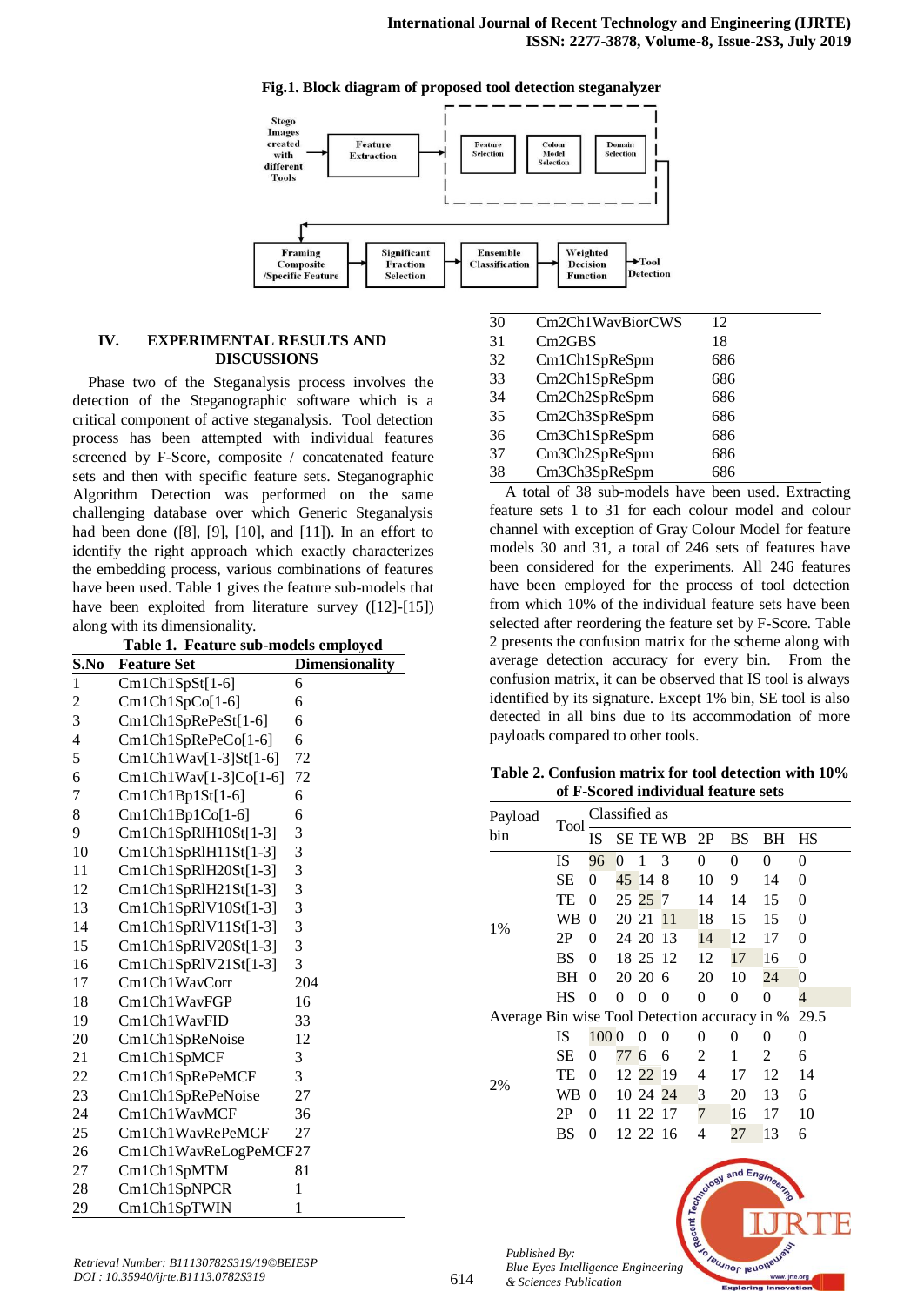# **STEGANOGRAPHIC TOOL DETECTION USING SPECIFIC COMPOSITE FEATURE SET AND WEIGHTED DECISION FUNCTION**

|                                               | ВH        | $\boldsymbol{0}$ | 11 21            |                  | 15               | 5                | 16                       | 23               | 9                |
|-----------------------------------------------|-----------|------------------|------------------|------------------|------------------|------------------|--------------------------|------------------|------------------|
|                                               | HS        | $\boldsymbol{0}$ |                  | 33 25 13         |                  | 3                | 12                       | 5                | 9                |
| Average Bin wise Tool Detection accuracy in % |           |                  |                  |                  |                  |                  |                          |                  | 36.125           |
|                                               | IS        | 1000             |                  | $\boldsymbol{0}$ | $\boldsymbol{0}$ | $\boldsymbol{0}$ | 0                        | 0                | $\boldsymbol{0}$ |
|                                               | <b>SE</b> | $\boldsymbol{0}$ | 78 4             |                  | $\overline{7}$   | $\overline{4}$   | 5                        | $\boldsymbol{0}$ | $\overline{c}$   |
|                                               | TE        | $\boldsymbol{0}$ | 5                | 20               | <sup>16</sup>    | 11               | 27                       | 8                | 13               |
|                                               | <b>WB</b> | $\overline{0}$   | 8                | 16 21            |                  | 11               | 21                       | 10               | 13               |
| 3%                                            | 2P        | $\theta$         | 5                | 13               | 13               | 30               | 14                       | 12               | 13               |
|                                               | <b>BS</b> | $\overline{0}$   | 6                | 20 16            |                  | 12               | 20                       | 9                | 17               |
|                                               | BH        | $\boldsymbol{0}$ | $\boldsymbol{7}$ | 14               | 10               | 18               | 21                       | 14               | 16               |
|                                               | HS        | $\overline{0}$   | $\overline{4}$   | 20 16            |                  | 17               | 19                       | 11               | 13               |
| Average Bin wise Tool Detection accuracy in % |           |                  |                  |                  |                  |                  |                          |                  | 37               |
|                                               | IS        | 96               | $\overline{c}$   | $\mathbf{1}$     | $\boldsymbol{0}$ | $\boldsymbol{0}$ | 0                        | 1                | 0                |
|                                               | <b>SE</b> | $\mathbf{1}$     | 75               | $6\overline{6}$  | 6                | $\overline{4}$   | $\overline{c}$           | 3                | 3                |
|                                               | TE        | 0                | 4                | 18               | 22               | 18               | 14                       | 17               | 7                |
| 4%                                            | WB        | 0                | 5                | 20 28            |                  | 14               | 9                        | 17               | 7                |
|                                               | 2P        | $\boldsymbol{0}$ | 5                | 13 20            |                  | 26               | 15                       | 16               | 5                |
|                                               | <b>BS</b> | $\boldsymbol{0}$ | 6                | 19 21            |                  | 16               | 18                       | 13               | 7                |
|                                               | BH        | $\boldsymbol{0}$ | 5                | 16 21            |                  | 18               | 12                       | 21               | $\overline{7}$   |
|                                               | HS        | $\boldsymbol{0}$ | $\overline{4}$   | 19 18            |                  | 24               | 11                       | 12               | 12               |
| Average Bin wise Tool Detection accuracy in % |           |                  |                  |                  |                  |                  |                          |                  | 36.75            |
|                                               | IS        | 95               | $\overline{c}$   | 0                | 0                | $\overline{2}$   | 0                        | 1                | 0                |
|                                               | <b>SE</b> | $\mathbf{1}$     | 89               | $\overline{1}$   | $\boldsymbol{0}$ | $\mathbf{1}$     | $\boldsymbol{0}$         | $\overline{4}$   | $\overline{4}$   |
|                                               | TE        | $\overline{0}$   | $\overline{c}$   | 23               | 18               | 9                | 11                       | 21               | 16               |
| 5%                                            | <b>WB</b> | $\boldsymbol{0}$ | $\mathbf 1$      | 14               | 15               | 21               | 9                        | 21               | 16               |
|                                               | 2P        | $\overline{0}$   | $\overline{c}$   | 11               | 20               | 26               | $\overline{6}$           | 23               | 12               |
|                                               | <b>BS</b> | $\boldsymbol{0}$ | $\overline{c}$   | 17               | 23               | 10               | 13                       | 16               | 19               |
|                                               | <b>BH</b> | $\boldsymbol{0}$ | $\overline{c}$   | 12               | 11               | 20               | $\overline{\mathcal{L}}$ | 38               | 13               |
|                                               | HS        | $\mathbf{0}$     | $\overline{2}$   | 20 14            |                  | 14               | 12                       | 19               | 19               |
| Average Bin wise Tool Detection accuracy in % |           |                  |                  |                  |                  |                  |                          |                  | 39.75            |
|                                               | IS        | 94               | $\overline{2}$   | $\mathbf{1}$     | $\overline{c}$   | $\boldsymbol{0}$ | 1                        | $\boldsymbol{0}$ | $\boldsymbol{0}$ |
|                                               | <b>SE</b> | $\overline{c}$   | 96 0             |                  | $\mathbf{1}$     | $\boldsymbol{0}$ | $\overline{0}$           | $\boldsymbol{0}$ | $\mathbf{1}$     |
|                                               | TE        | $\overline{0}$   | $\boldsymbol{0}$ | 29               | 16               | 17               | 18                       | $\overline{4}$   | 16               |
| 10%                                           | <b>WB</b> | 1                | 1                | 18               | 32               | 16               | 15                       | 7                | 10               |
|                                               | 2P        | $\overline{0}$   | $\boldsymbol{0}$ | 18               | 18               | 33               | 10                       | 15               | 6                |
|                                               | <b>BS</b> | 0                | $\mathbf{1}$     | 25               | 17               | 14               | 24                       | 8                | 11               |
|                                               | BH        | $\mathbf{1}$     | $\mathbf{1}$     | 12               | 18               | 23               | 6                        | 34               | 5                |
|                                               | HS        | $\overline{0}$   | $\overline{0}$   | 26               | 16               | 10               | 16                       | 7                | 25               |
| Average Bin wise Tool Detection accuracy in % |           |                  |                  |                  |                  |                  |                          |                  | 45.875           |

Tool detection process is not able to differentiate clearly among the other tools. The maximum tool detection accuracy achieved with individual feature sets is 45.875%. Throughout results presented here, monotonicity i.e., improvement in detection accuracy with payloads cannot be observed due to the facts that mostly all the tools embed using LSB and the payload bins are too close to each other. A 5-fold cross-validation helped to reduce these fluctuations as can be observed from Table 3. The maximum detection accuracy obtained for the 10% bin improved to 47.7% after cross-validation.

#### **Table 3. Improvement in monotonicity after crossvalidation**

| Tool Detection Accuracy in %<br>Payload bin |      | vanuation     |            |  |
|---------------------------------------------|------|---------------|------------|--|
|                                             | (% ) |               |            |  |
|                                             |      | Without cross | With cross |  |
| validation<br>validation                    |      |               |            |  |
| 30.18<br>29.5                               |      |               |            |  |
| 36.125<br>37.35                             |      |               |            |  |

| 3           | 37                           | 39.72      |
|-------------|------------------------------|------------|
| 4           | 36.75                        | 39.12      |
| 5           | 39.75                        | 42.42      |
| 10          | 45.875                       | 47.7       |
|             |                              |            |
|             | Tool Detection Accuracy in % |            |
| Payload bin | Without cross                | With cross |
| (% )        | validation                   | validation |
| 1           | 29.5                         | 30.18      |
| 2           | 36.125                       | 37.35      |
| 3           | 37                           | 39.72      |
| 4           | 36.75                        | 39.12      |
| 5           | 39.75                        | 42.42      |
|             |                              |            |

In an effort to lift up tool detection accuracy, the concatenated / composite feature sets designed for Generic Steganalysis have been extended for steganographic tool detection. The composite feature set gathered colour model wise and domain wise improves tool detection accuracy in all the bins except the 1% bin as shown in Table 4. The classifier employed is a SMO multi class classifier employed in one against one fashion. Results presented in Table 4 indicate the enormity associated with tool detection that too when stego images hide low volume payloads and it can be also observed that composite feature sets perform better than individual feature sets as in the case of Generic Steganalysis.

**Table 4. Tool detection accuracy with 5% F-Scored composite feature sets**

| Payload | Average Detection Accuracy in % |              |            |  |  |  |
|---------|---------------------------------|--------------|------------|--|--|--|
| bin (%) | Feature                         | Colour Model | Domain     |  |  |  |
|         | Wise (687)                      | Wise (726)   | Wise (700) |  |  |  |
|         | 29.125                          | 28           | 28.25      |  |  |  |
| 2       | 36.75                           | 38.5         | 39         |  |  |  |
| 3       | 36.375                          | 41           | 39         |  |  |  |
| 4       | 38.25                           | 40.25        | 41.125     |  |  |  |
| 5       | 41.875                          | 43.5         | 44.625     |  |  |  |
| 10      | 46.875                          | 49           | 48.25      |  |  |  |
|         |                                 |              |            |  |  |  |

The most discriminative 5% features of the composite feature set selected by F-Score applied for tool detection is able to push the detection accuracy to 49%. Doubling the significant fraction, the tool detection accuracy marginally improved as can be observed from Table 5. Yet another composite feature, referred to as specific composite feature set has been framed as described in the proposed approach section. To fix the optimum size of the feature set, experimentation has been done with various fractions of the composite feature set. Significant fractions of the entire feature set have been considered for experimentation and higher significant fractions namely 20% & 30% are not found to improve tool detection accuracy as can be observed from Table 6. Hence the optimum significant fraction has been fixed as 10%. It



*Published By:*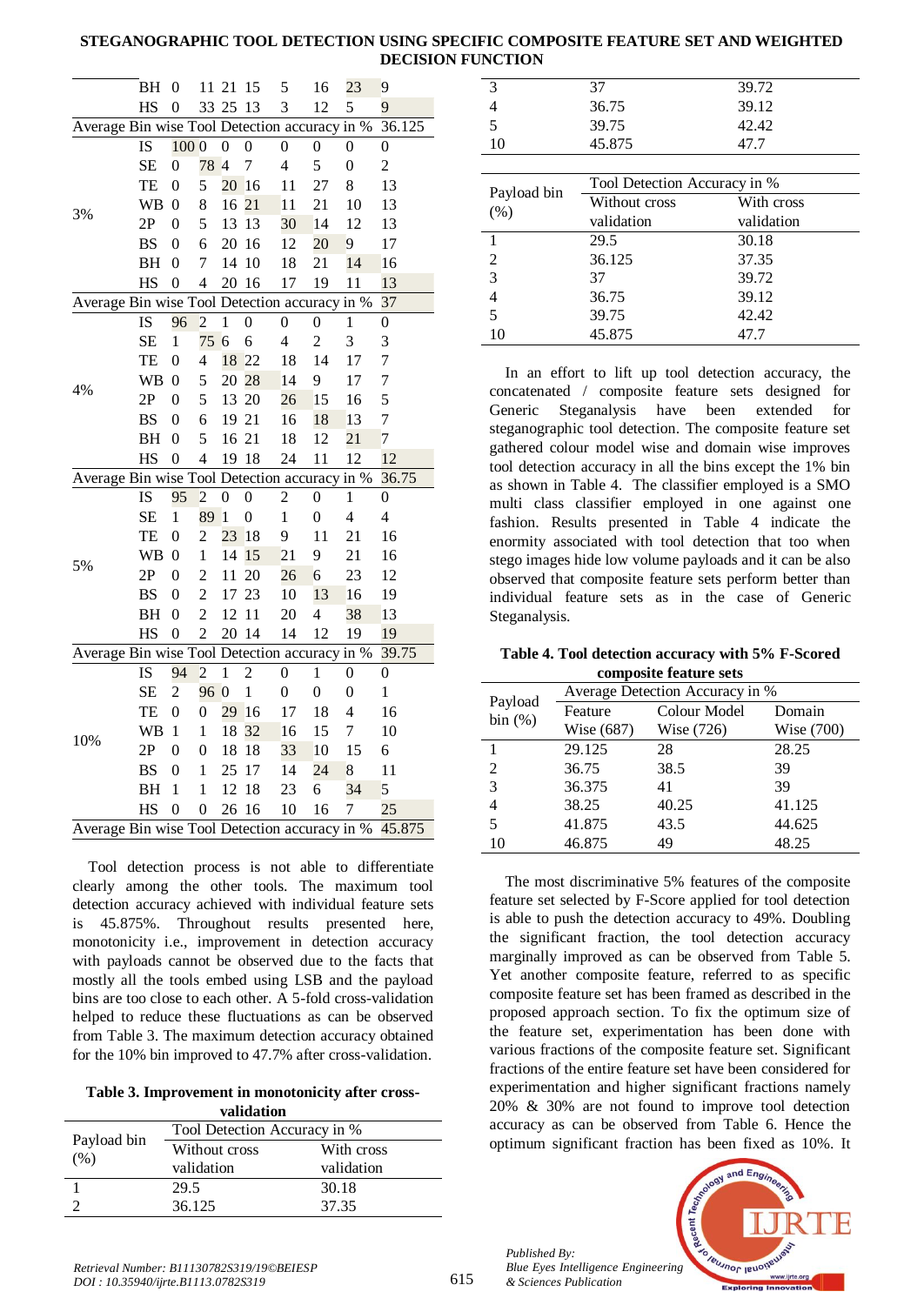can be also observed from Table 6 that this specific composite feature set is able to achieve only 52.5% for the even fully stuffed 100% payload bin.

|                        | Table 5. Tool detection accuracy with 10% F-Scored |  |  |  |  |
|------------------------|----------------------------------------------------|--|--|--|--|
| composite feature sets |                                                    |  |  |  |  |

|                    |                           | Average Detection Accuracy in % |                       |
|--------------------|---------------------------|---------------------------------|-----------------------|
| Payload<br>bin (%) | Feature<br>Wise<br>(1336) | Colour Model<br>Wise (1455)     | Domain<br>Wise (1403) |
|                    | 29.25                     | 28.375                          | 27.375                |
| 2                  | 37.5                      | 40.5                            | 38                    |
| 3                  | 37.25                     | 44.25                           | 41.875                |
| 4                  | 37.25                     | 41.25                           | 41.375                |
| 5                  | 42.125                    | 45.375                          | 44.5                  |
| 10                 | 48                        | 49.5                            | 48.5                  |

**Table 6. Tool detection accuracy for different fractions of F-Scored specific composite feature set**

| Payl   | Average Detection Accuracy in % |           |        |        |  |  |
|--------|---------------------------------|-----------|--------|--------|--|--|
| oad    |                                 |           | 20%    | 30%    |  |  |
| bin    | 5% (133)                        | 10% (266) | (532)  | (798)  |  |  |
| $(\%)$ |                                 |           |        |        |  |  |
| 1      | 27.875                          | 28.375    | 24.625 | 23.5   |  |  |
| 2      | 36                              | 40.5      | 34.75  | 29     |  |  |
| 3      | 39.5                            | 37.75     | 34.5   | 25     |  |  |
| 4      | 39                              | 41.875    | 36.75  | 29.625 |  |  |
| 5      | 41.5                            | 41.375    | 34.875 | 33.75  |  |  |
| 10     | 41.125                          | 37        | 40.375 | 40.375 |  |  |
| 100    | 50.125                          | 52.5      | 49.625 | 46.5   |  |  |

With the experience gathered from Generic Steganalysis, two specific feature sets have been gathered to be employed for tool detection. Specific Feature set I is gathered from the feature sets which performed well in identification of tools only in the 10% bin so that dimensionality of the feature set can be confined and are shown in Table 7. Bitplane co-occurrences have been used to represent IS tool since they characterize the signature of IS by statistical means. Also features extracted from spatial domain identify BS tool than any other individual feature, this concatenated feature set has been used to represent BS. Similarly the concatenated feature set from transform domain has been used to represent HS along with MTM feature.

**Table 7. Details of specific feature set – I**

| Steganographic<br>Tool | Feature Set(s)                             |
|------------------------|--------------------------------------------|
| IS                     | Bit plane Co-occurrence                    |
| <b>SE</b>              | Correlation                                |
| TE                     | Correlation + Wavelet                      |
| WB                     | $Runlength + Co-occurrence$                |
| 2P                     | $Statistical + Runlength$                  |
| <b>BS</b>              | Spatial                                    |
| BH                     | $Co\text{-}occurrence + Statistical + MCF$ |
| HS                     | $MTM + Wavelet$                            |

Specific Feature set II as shown in Table 8 has been accumulated from feature sets which have identified individual tools in all the bins. The results of the experimentation are given in Tables 9 and 10.

| Table 8. Details of specific feature set - II |  |  |  |
|-----------------------------------------------|--|--|--|
|-----------------------------------------------|--|--|--|

| Steganographic<br>Tool | Feature Set(s)                               |
|------------------------|----------------------------------------------|
| <b>IS</b>              | $Co\text{-}occurrence + MTM + FID$           |
| SЕ                     | $Co\text{-}occurrence + Correlation$         |
| TE                     | $Co\text{-}occurrence + Statistical + MCF +$ |
|                        | $Correlation + Runlength$                    |
| WB                     | $MCF$ + FID + Correlation + MTM +            |
|                        | $Statistical + Runlength$                    |
| 2P                     | $MCF + Correlation + Co-occurrence +$        |
|                        | $FID + Runlength$                            |
| <b>BS</b>              | Runlength + Statistical + MCF + Co-          |
|                        | $occurrence + FID + MTM$                     |
| BH                     | $Runlength + Statistical + Correlation$      |
|                        | $+$ MTM                                      |
| HS                     | $Co\text{-}occurrence + Statistical + MCF +$ |
|                        | Correlation $+$ Runlength                    |

The feature sets framed have been employed for tool detection along with an ensemble classifier. Specific Feature sets I and II have been coined from the results obtained for Generic Steganalysis. The ensemble classifier has been crafted from individual classifiers which make use of a specific feature set to identify a particular tool. Hence weights have been assigned for decision of an individual classifier in favour of a particular steganographic tool. The effect of the weighted decision function can be inferred from Tables 9 and 10. This specific feature set has been made use of with an ensemble classifier summarizing individual results with a weighted decision function. As this feature set needs to be trained with 26 instances which comprise the classifier and also taking into account, the dimensionality of this specific feature set, the 'Multi Classifier' is employed for this approach. The one against all approach used by this classifier reduces the instances to a mere 8 where every instance either decides in favour of a particular steganographic tool or not. As the classifiers are driven by specific feature sets, the decision of the classifier when it votes for a specific tool, it is given more weight than the other classifiers. i.e.) when a classifier making use of a specific feature set votes for a specific tool, a weight of 0.79 is assigned to that decision and all the remaining classifiers are given a weight of 0.03, a value obtained after dividing the balance weight with the number of classifiers. The process is pictorially illustrated in Fig 2 where 8 specific feature sets along with 8 classifiers will have decisions weighted and then combined by majority voting

#### **Fig 2. Schematic of the multiclass ensemble classifier**



*Published By:*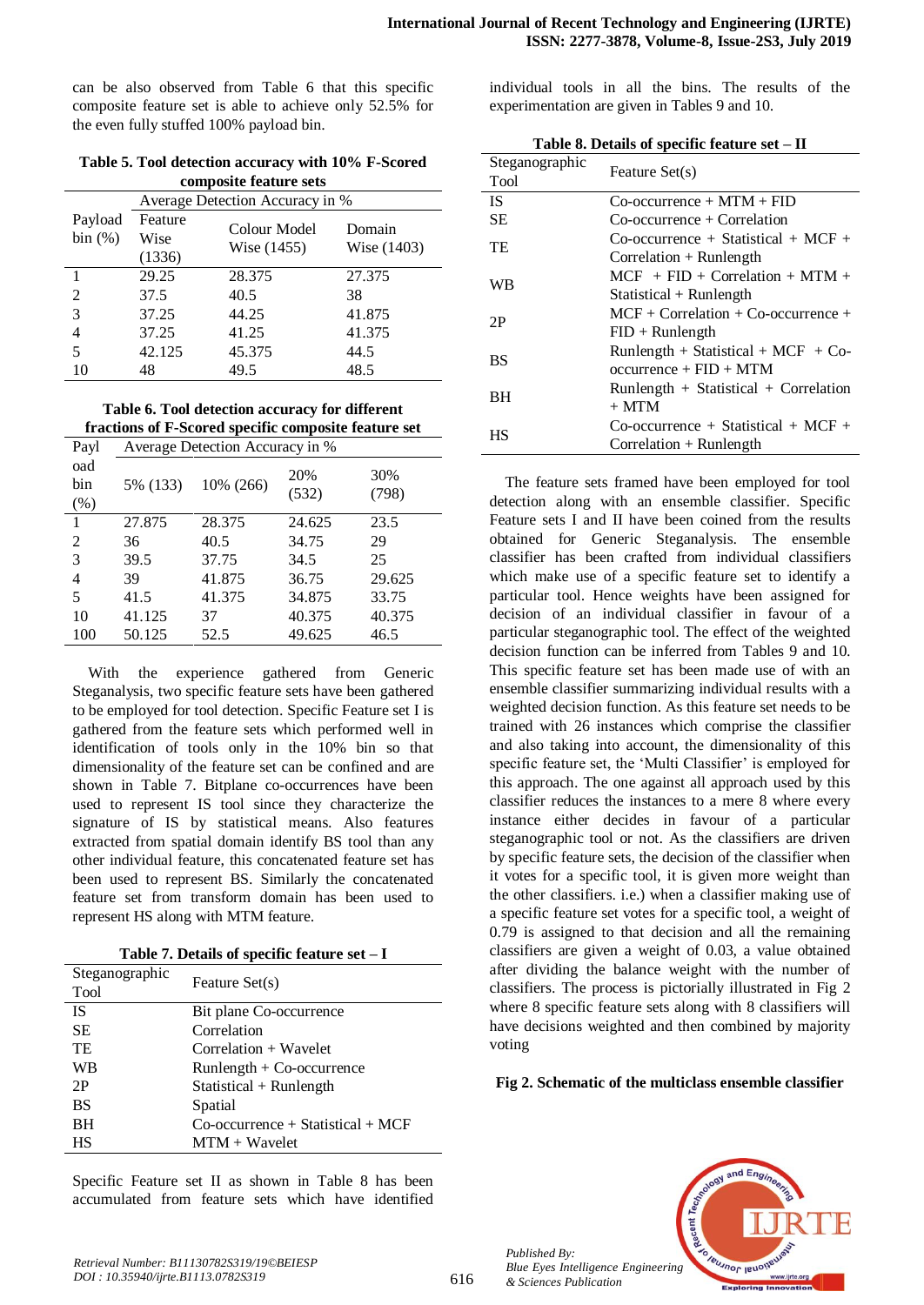### **STEGANOGRAPHIC TOOL DETECTION USING SPECIFIC COMPOSITE FEATURE SET AND WEIGHTED DECISION FUNCTION**

|                     | Detection Accuracy in %               |  |        |  |  |
|---------------------|---------------------------------------|--|--------|--|--|
| Payload bin<br>(% ) | Specific Feature Specific Feature Set |  |        |  |  |
|                     | Set I                                 |  | Н      |  |  |
|                     | 30.875                                |  | 33.625 |  |  |
| 2                   | 46                                    |  | 39     |  |  |
| 3                   | 46                                    |  | 38.75  |  |  |
| $\overline{4}$      | 47                                    |  | 41.125 |  |  |
| 5                   | 45.25                                 |  | 45.875 |  |  |
| 10                  | 54.125                                |  | 46.625 |  |  |

**Table 9. Tool detection accuracy with 10% F-Scored specific feature sets**

As can be observed from Table 9, Specific Feature Set I performs better than the higher dimensional Specific Feature Set II. Specific Feature Set I provided the best steganographic tool detection accuracy of 54.125% for the 10% payload bin. Specific Feature Set I excels Specific Feature Set II in terms of both detection accuracy and dimensionality providing the required tradeoff. Specific feature Set II outperformed Specific feature Set I in the 1% payload bin with a tool detection accuracy of 33.625%, the highest ever achieved for 1% bin.

As monotonicity cannot be observed with payload bins, tool detection accuracy is not monotonic with dimensionality too and this fact can be observed from Table 10. Hence all the individual feature sets have been concatenated together to form one giant set referred to as Feature set III. When a significant fraction of 5% is extracted from all 246 features after they are ordered with F-Score, 85.25% detection accuracy is achieved but decreased to 73.375% if the significant fraction is made as 10%.

#### **Table 10. Tool detection accuracy with different fractions of F-Scored all feature sets**

| Payload bin<br>(% ) |  | Average       | Detection |  |  |
|---------------------|--|---------------|-----------|--|--|
|                     |  | Accuracy in % |           |  |  |
|                     |  | 5%            | 10%       |  |  |
| 100                 |  | 85.25         | 73.375    |  |  |
|                     |  |               |           |  |  |

*A. Comparison with SPAM*

As shown in Table 11, the proposed tool detection process surpassed SPAM features in all the bins but with optimum dimensionality, the reason being SPAM features are second order Markov features with a threshold [-3 3] used as such.

**Table 11. Comparison of tool detection accuracies with SPAM feature set**

| Approach                        | Detection Accuracy for various Payload bins in<br>$\%$ |                  |                  |    |      |        |
|---------------------------------|--------------------------------------------------------|------------------|------------------|----|------|--------|
|                                 | 1%                                                     | 2%               | 3%               | 4% | 5%   | 10%    |
| <b>SPAM</b><br>(Pevny et<br>al. | 29.<br>875                                             | 32.2<br>$\sim$ 5 | 36.37 35.12<br>5 | 5  | 36.2 | 42.625 |
| Proposed<br>Method              | 30.<br>875                                             | 46               | 46               | 47 | 45.2 | 54.125 |

The proposed approach frames feature sets from features derived from co-occurrences and correlations and hence dimensionality reduces significantly whereas SPAM features are co-occurrences, the elements of the co-occurrence matrices themselves. The improvement in detection accuracy is also due to the fact that the derived features are of higher order compared to SPAM features. An important attribute is that SPAM features are spatial features while in the proposed approach, features are extracted from both spatial and transform domain making it hybrid in a sense. Another notable aspect is that in the proposed feature set, the individual components can be extracted in parallel and then concatenated but SPAM features can be extracted only in a sequential fashion. Thus computational complexity and time complexity issues have been addressed for the Steganalyzer.

# **V. CONCLUSION**

Experimentation has been done with hybrid feature sets collected individually from colour planes and domains and also used in concatenated, composite as well as specific mode to perform steganographic tool detection. The problem has been dealt with two perspectives as important for any pattern recognition problem; effective feature extraction with the features derived from mutually exclusive sets of the feature space still specific in characterizing a steganographic tool and classifier design housing a weighted decision function. As the experimentation involved very minimal payloads, even Generic Steganalysis will be tough. The hybrid composite feature set along with the ensemble classifier managed to achieve 85.25% accuracy in detecting the Steganographic tool employed. This can be a vital clue to the Steganalyst in extracting the embedded secret. Future works in this direction are towards building a hybrid ensemble classifier i.e., different types of classifiers to work along with different specific feature sets aiming to boost the detection accuracy.

# **REFERENCES**

- 1. Xiaodan Hou, Tao Zhang, 'Universal Blind Steganalysis via Reference Points-Based Local Outlier Factor', 9th IEEE International Conference on Communication Software and Networks, pp. 1287 – 1291, 2017.
- 2. Roman A. Solodukha and Igor V. Atlasov, 'Modification of RS-steganalysis to Attacks Based on Known Stegoprogram', Second Russia and Pacific Conference on Computer Technology and Applications, pp. 176-179, Sept. 2017.
- 3. Fridrich J, Goljan M, Hogea D and Soukal D, 'Quantitative steganalysis of digitalimages: estimating the secret message length', ACM Multimedia Systems Journal, Special issue on Multimedia Security, vol. 9, no. 3, pp. 288-302, 2003.
- 4. Lu J, Liu F and Luo X, 'Selection of image features for steganalysis based on the fisher criterion', Digital Investigation, vol. 11, no. 1, pp. 57-66, 2014.
- 5. Hou X, Zhang T, Xiong G, Lu Z and Xie K, 'A novel steganalysis framework of heterogeneous images based on



*Published By:*